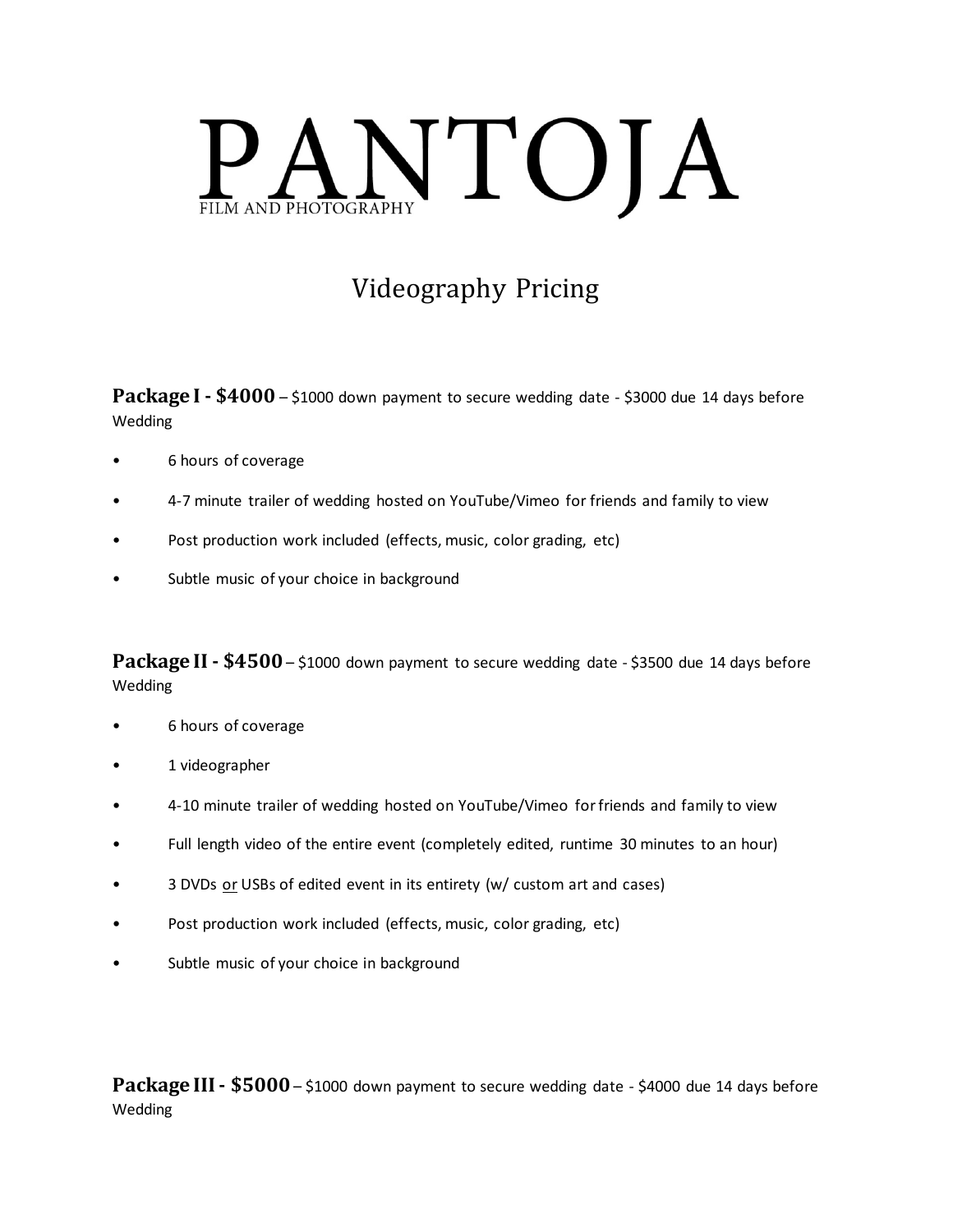- 8 hours of coverage
- 3 DVDs or USBs of edited event in its entirety (w/ custom art and cases)
- Video hosted on YouTube for friends and family to view
- 4-10 minute trailer of wedding hosted on YouTube/Vimeo for friends and family to view
- Full length video of the entire event (completely edited, runtime 30 minutes +)
- Post production work included (effects, music, color grading, etc)
- Subtle music of your choice in background

**Package IV - \$5500** – \$1000 down payment to secure wedding date - \$4500 due 14 days before Wedding

- 10 hours of coverage
- 3 DVDs or USBs of edited event in its entirety (w/ custom art and cases)
- Video hosted on YouTube for friends and family to view
- 4-10 minute trailer of wedding hosted on YouTube/Vimeo for friends and family to view
- Full length video of the entire event (completely edited, runtime 30 minutes +)
- Post production work included (effects, music, color grading, etc)
- Subtle music of your choice in background

**Package V - \$6000**– \$1000 down payment to secure wedding date - \$5000 due 14 days before Wedding

- 12 hours of coverage
- 3 DVDs or USBs of event in its entirety (w/ custom art and cases)
- Video hosted on YouTube for friends and family to view
- 4-10 minute trailer of wedding hosted on YouTube/Vimeo for friends and family to view